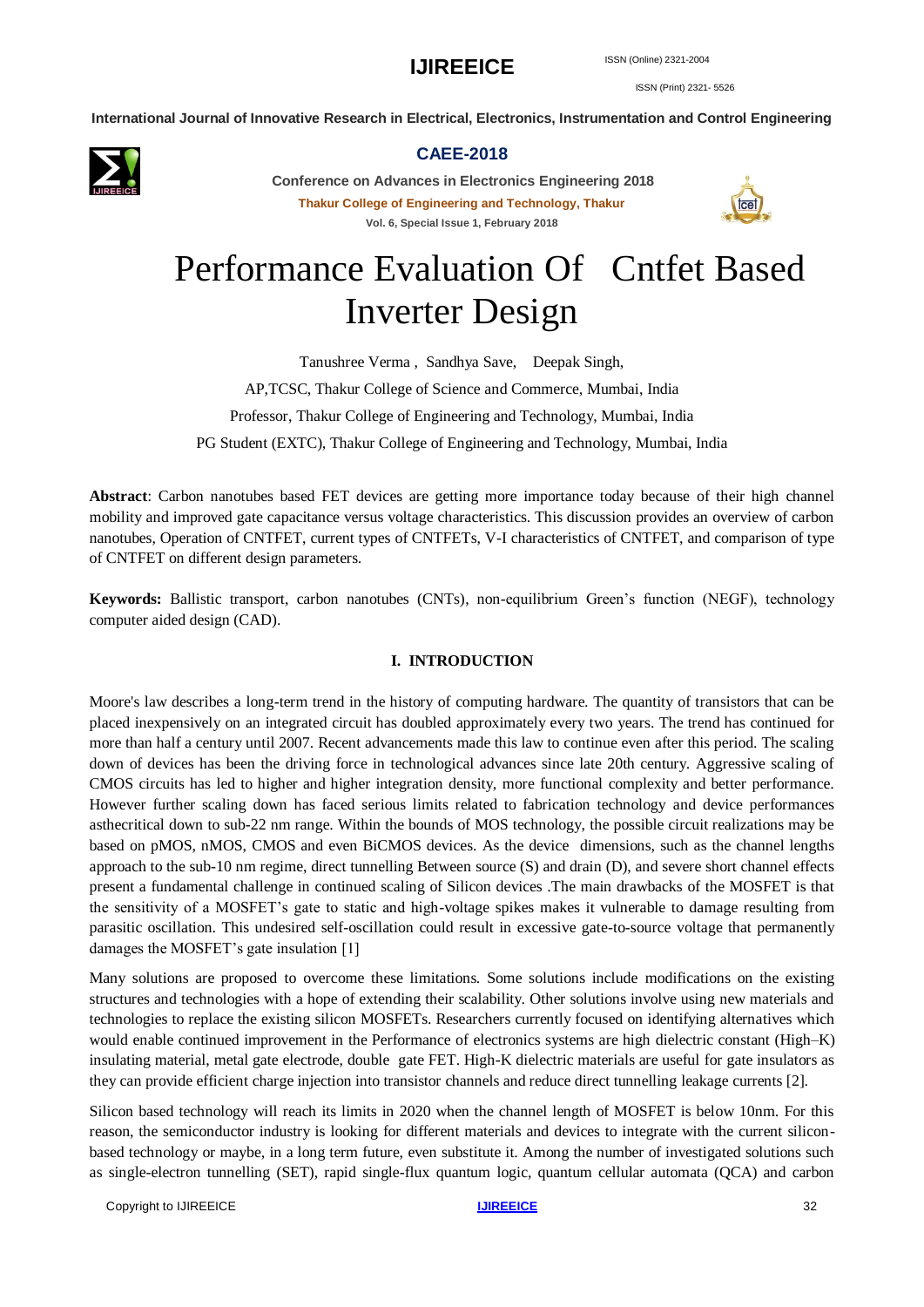ISSN (Print) 2321- 5526

**International Journal of Innovative Research in Electrical, Electronics, Instrumentation and Control Engineering**



#### **CAEE-2018**

**Conference on Advances in Electronics Engineering 2018 Thakur College of Engineering and Technology, Thakur Vol. 6, Special Issue 1, February 2018**



nanotubes (CNT) [3].CNTFETs are novel devices that are expected to sustain the transistor scalability while increasing its performance. One of the major differences between CNTFETs and MOSFETs is that the channel of the former devices is formed by CNTs instead of silicon, which enables a higher drive current density, due to the larger current carrier mobility in CNTs compared to bulk silicon [1].CNTs can be exploited to build both low-resistance high-strength interconnections and highly scalable low-power carbon nanotube field-effect transistors (CNTFET) and single electron tunnelling transistors [3].

#### **II. BASICS OF CARBON NANOTUBES**

The Carbon nanotubes were discovered by S. Ijiima in1991 while performing some experiments on molecular structure composed of carbonium. They can be considered as the result of folding graphite layers into carbon cylinders and may be composed of a single shell–single wall nanotubes(SWNTs), or of several shells-multi-wall nanotubes(MWNTs) as shown in fig.1. Depending on the folding angle and the diameter, nanotubes can be metallic or semiconducting. Based on the chiral vector, the circular vector that is perpendicular to the axis of the tube [1].



**Fig. 1.single walled and multi walled nanotubes [1]**



**Fig.2. single walled CNT atoms structure [7]**

An SWCNT can act as either a conductor or a semiconductor, depending on the angle of the atom arrangement along the tube. This is referred to as the chirality vector and is represented by the integer pair (n, m). A simple method to determine if a CNT is metallic or semiconducting is to considers its indexes  $(n, m)$ . The nanotube is metallic if  $n = m$  or n − m = 3i, where i is an integer. Otherwise, the tube is semiconducting. The diameter of the CNT can be calculated based on the following.

$$
D_{\text{CNT}} = \frac{\sqrt{3} a_0}{\pi} \sqrt{n^2 + m^2 + mn^0}
$$

Where  $a = 0.142$  nm is the inter-atomic distance between each carbon atom and its neighbour.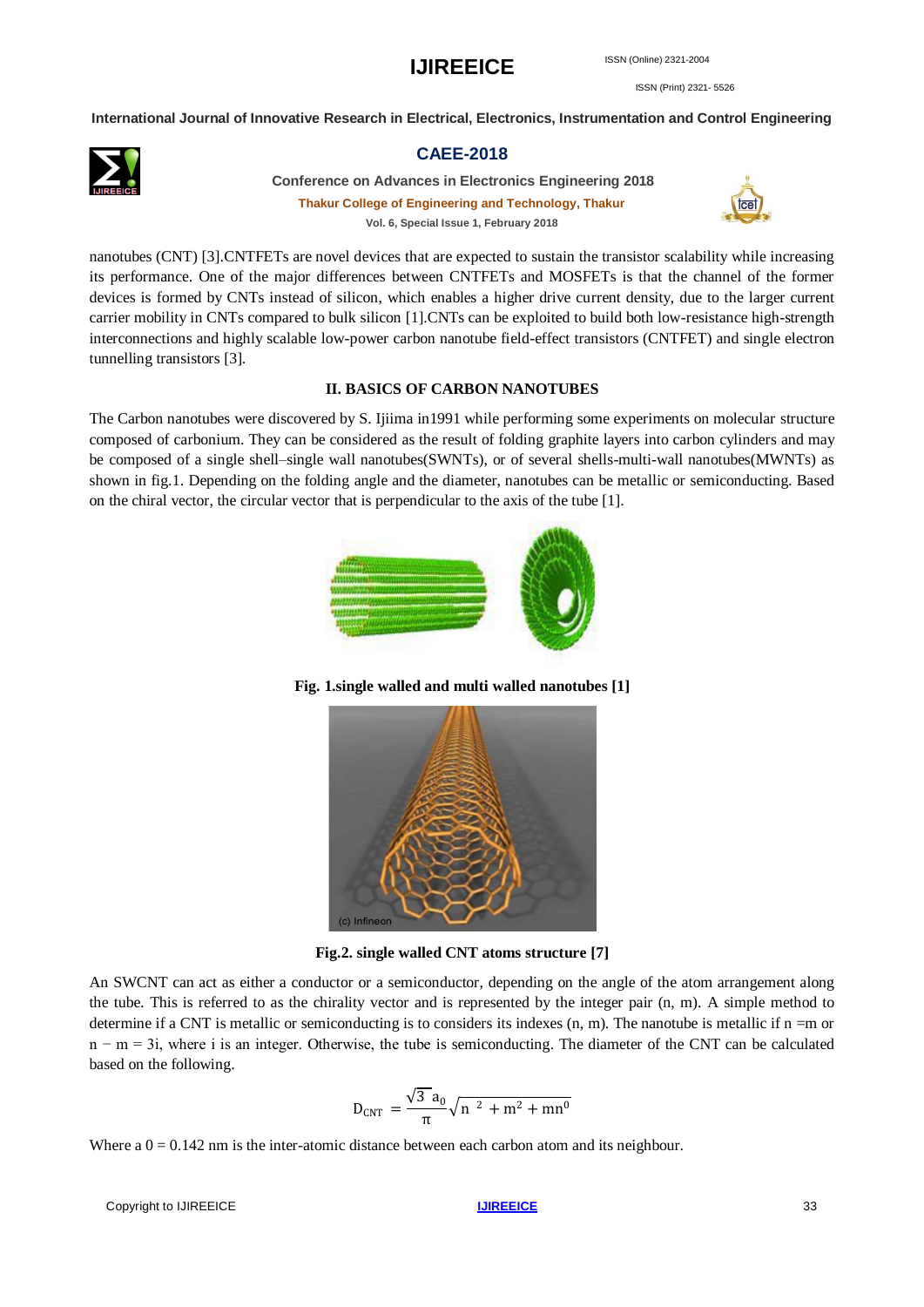ISSN (Print) 2321- 5526

**International Journal of Innovative Research in Electrical, Electronics, Instrumentation and Control Engineering**



### **CAEE-2018**

**Conference on Advances in Electronics Engineering 2018 Thakur College of Engineering and Technology, Thakur Vol. 6, Special Issue 1, February 2018**



**Fig.3 Different morphological configurations[7]**

Most single walled nanotubes (SWNT) have a diameter of close to1 nanometre, with a tube length that can be many millions of times longer. The structure of a SWNT can be conceptualized by wrapping a one-atom-thick layer of graphite called graphene into a seamless cylinder [2].

#### **III.CARBON NANOTUBE FIELD EFFECT TRANSISTOR**

A CNFET is formed by a carbon nanotube connecting two metal electrodes on either side that form source and drain contacts, with gate electrode separated from the nanotube by a thin oxide film. Even though different types of gate structures are in use, a coaxially gated CNTFET is considered for symmetry and optimal results. Single-walled carbon nanotube (SWCNT) transistors have attracted intensive attentions for their potential as a novel generation of basic cells.



**Fig. 4.Schematic diagram of a CNTFET [8].**

The valence and conduction bands of the carbonnanotube are symmetric, which allows complementary structures in applications. The nearly ballistic transport at low bias implies the possibility of deriving carbon nanotube transistors.CNTFET could be more of an interest due to its similarities with MOSFET in terms of inherent electronic properties. Due to these similarities, previously designed CMOS architectures and basic CMOS-based platforms can still be used without any major modifications.

**Copyright to [IJIREEICE](http://www.ijireeice.com/)** 34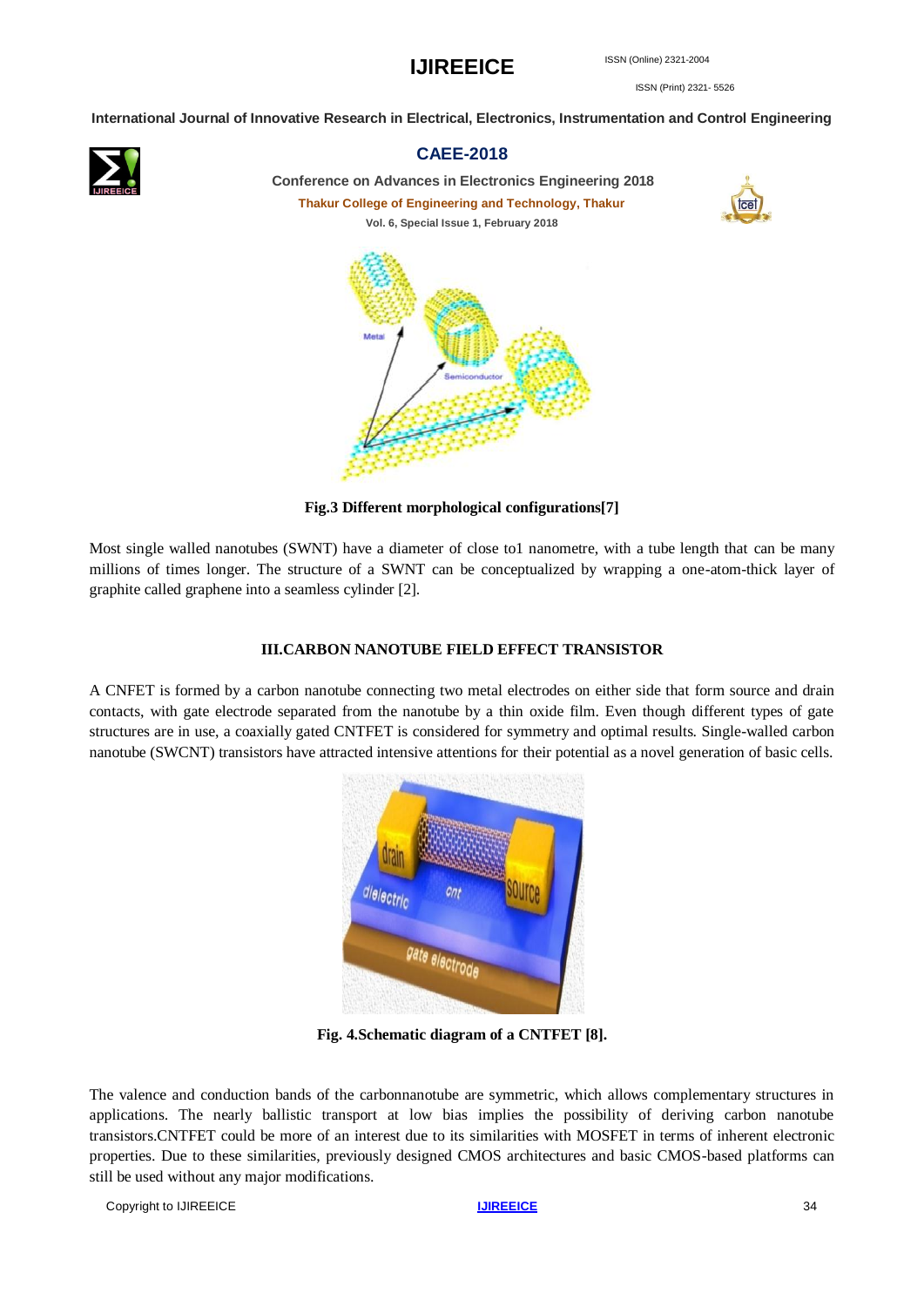ISSN (Print) 2321- 5526

**International Journal of Innovative Research in Electrical, Electronics, Instrumentation and Control Engineering**



#### **CAEE-2018**

**Conference on Advances in Electronics Engineering 2018 Thakur College of Engineering and Technology, Thakur Vol. 6, Special Issue 1, February 2018**



#### **IV. CNTFET OPERATION**

Stanford University 32nCNTFET model is the Ballistic CNTFET model. For this model



#### **Fig.5: Illustration of a ballistic transport in a CNTFET [1]**

The carriers are injected into the CNT from contact 1 with energies up to  $\mu$ 1 and from contact 2 with energies up to  $\mu$ 2. There is no scattering in the CNT, and carriers that are injected at certain energy E traverse the tube without any energy loss. The electrochemical potential equilibrates inside the macroscopic leads. The net current is carried by carriers with energy between μ1 and μ2 that travel from contact 1 to contact 2.

The peripheral length of the nanotube is given by

$$
L = |Ch| = a * \sqrt{n^2 + nm + m^2}
$$

 Semiconducting nanotubes are placed under the gate as channel region, while heavily doped CNT segments are placed between the gate and the source/drain to allow for a low series resistance in the ON-state. As the gate potential increases, the device is electro-statically turned on or off via the gate. The gate-to-source voltage that generates the same reference current is taken as the threshold voltage for the transistor that has different chirality. CNTFETs provide a unique opportunity to control threshold voltage by changing the chirality vector, or the diameter of the CNT [2].

#### **V. TYPES OF CNTFETs**

This section summarizes several types of CNTFETs fabricated so far. There are 3 possible CNTFET structures: Schottky-barrier (SB) CNTFET partially-gated (PG) CNTFET and doped-S/D CNTFET

 In SB CNTFET type, the gate modulates the tunneling transmission through a SB between the source-metal and the nanotube channel. SB-CNTFETs exhibit strong ambipolar characteristics that limit the use of these transistors in conventional CMOS-like logic families because these SB-CNTFETs convert their functionality from n-type to p-type and vice versa depending on the gate bias. More important, the ION/IOFF ratio is rather small.

PG CNTFET are uniformly doped (or uniformly intrinsic) with ohmic contacts at their ends. PG-CNTFETs can be of ntype or p-type when respectively n-doped or p-doped. These devices work in a depletion mode.

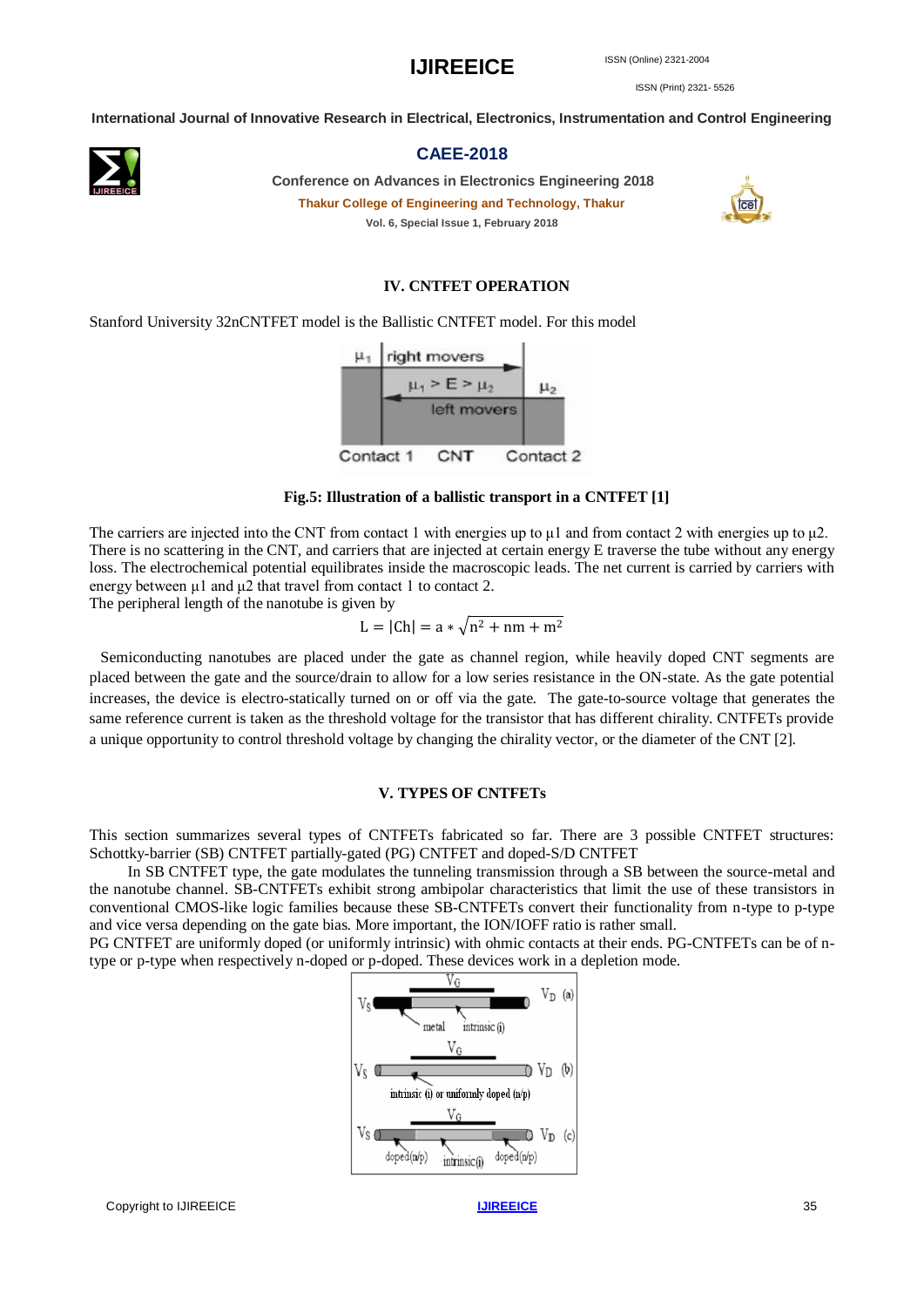ISSN (Print) 2321- 5526

**International Journal of Innovative Research in Electrical, Electronics, Instrumentation and Control Engineering**



#### **CAEE-2018**

**Conference on Advances in Electronics Engineering 2018**

**Thakur College of Engineering and Technology, Thakur Vol. 6, Special Issue 1, February 2018**



**Fig.6.Three possible types of CNTFETs (a) Schottky barrier,(b)partially-gated and (c) doped-S/D transistors[3].**

Doped-S/D CNTFETs are composed of two un-gated portions that are heavily or lightly n/p doped.

| <b>Parameter</b> | SB-              | PG-              | <b>C-CNTFET</b>  |
|------------------|------------------|------------------|------------------|
|                  | <b>CNTFET</b>    | <b>CNTFET</b>    |                  |
| Diameter         | $\sim$ 1.4nm     | $\sim$ 1.4nm     | $\sim$ 1.6nm     |
| Gate position    | Top              | Local            | Top              |
| Tox(nm)          | 1.5              | 4                | 8                |
| Dielectric       | ZnO2             | AI2O3            | HfO2             |
| S/D metal        | Ti               | Ti               | Pd               |
| CNT length       | 260nm            | 600nm            | 80nm             |
| Vds(V)           | 0.5              | 0.5              | 0.5              |
| Ion(microA/micro | 535              | 71               | 2500             |
| m)               |                  |                  |                  |
| Ion/Ioff         | $10^{4}$         | $10^{4}$         | $10^{6}$         |
| S(mV/dec)        | $n$ -type: $312$ | $p$ -type:63     | $n$ -type: $80$  |
|                  | $p$ -type: 130   |                  | p-type:70        |
| Gm(S/microm)     | $p$ -type: 1160  |                  | n-type:6250      |
|                  |                  |                  | p-type:3125      |
|                  |                  |                  |                  |
| Vth(V)           | $n$ -type: $0.3$ | $p$ -type: $0.5$ | n-type:0.6       |
|                  | $p$ -type: $0.5$ |                  | $p$ -type: $0.5$ |

The ON-current is limited by the amount of charges that can be induced in the channel by the gate and not by the doping in the source. They operate in a pure p- or n-type enhancement-mode or in a depletion-mode based on the

Principle of barrier height modulation when applying a gate[3].

#### **VI. I-V & C-V CHARACTRISTICS**

Knowing the surface potential CPs in terms of the terminal voltages the drain current, ID and quantum capacitance, CQ can be obtained as follows:

$$
I_{D} = \frac{4qkT}{h} \left[ \ln(1 + \exp(\epsilon_{S})) - \ln(1 + \exp(\epsilon_{D})) \right]
$$

$$
C_{Q} = \frac{\partial Q_{CNT}}{\partial V_{GS}} = \frac{\partial Q_{CNT}}{\partial \phi_{S}} = \frac{\partial \phi_{S}}{\partial V_{GS}}
$$

Where,

$$
\frac{\partial Q_{\text{CNT}}}{\partial \phi_{\text{S}}} = q \left( \frac{\partial N_{\text{S}}}{\partial \phi_{\text{S}}} + \frac{\partial N_{\text{D}}}{\partial \phi_{\text{S}}} \right)
$$

h is the Planck's constant and Q CN'F is the charge mobile [4].

**Copyright to [IJIREEICE](http://www.ijireeice.com/)** 36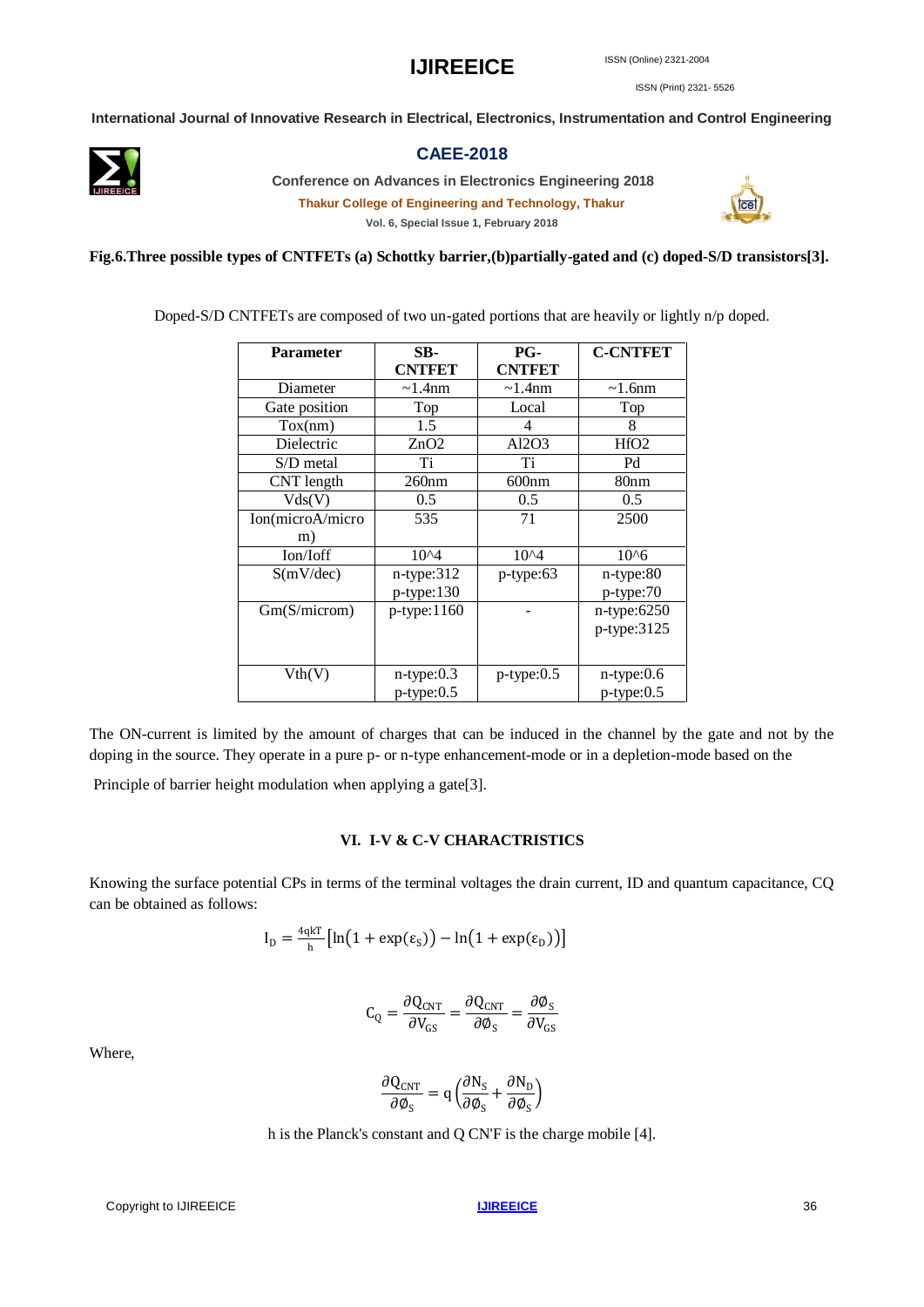ISSN (Print) 2321- 5526

**International Journal of Innovative Research in Electrical, Electronics, Instrumentation and Control Engineering**



### **CAEE-2018**

**Conference on Advances in Electronics Engineering 2018**

**Thakur College of Engineering and Technology, Thakur Vol. 6, Special Issue 1, February 2018**





**Figure 7: Simulated Transfer Characteristic N-CNTFET.**



**Figure 8: Simulated Transfer Characteristic P-CNTFET.**

#### **VII. CONCLUSION**

Carbon nanotube (CNT) is it Honeycomb tube made of graphene sheet that can grow of up to millimeters in length and the size is within nanometer scale. The size of CN'T gives a possibility of making small-scale transistor and it also has unique properties that can boost the device performance such as it has very high current density. Depending on its chirality, CNT can have either semiconducting or metallic characteristic. Semiconducting CNT can be used as transistor channel since it has the characteristic of semiconductor whereas metallic CNT can be used as wire on circuit boards or electronic interconnections. As it conclusion, C'NFET has large potential that can be exploited to be an effective switching device. CTFET is still far to be a commercial device in electronic industry but the researchers are pushing very hard to improve its performance in order to replace MOSFET as the heart of digital applications Our future work will focus on the influence of these parameters on basic logic gates (NOT,NAND, NOR, etc.),and examine its potential for digital circuits.